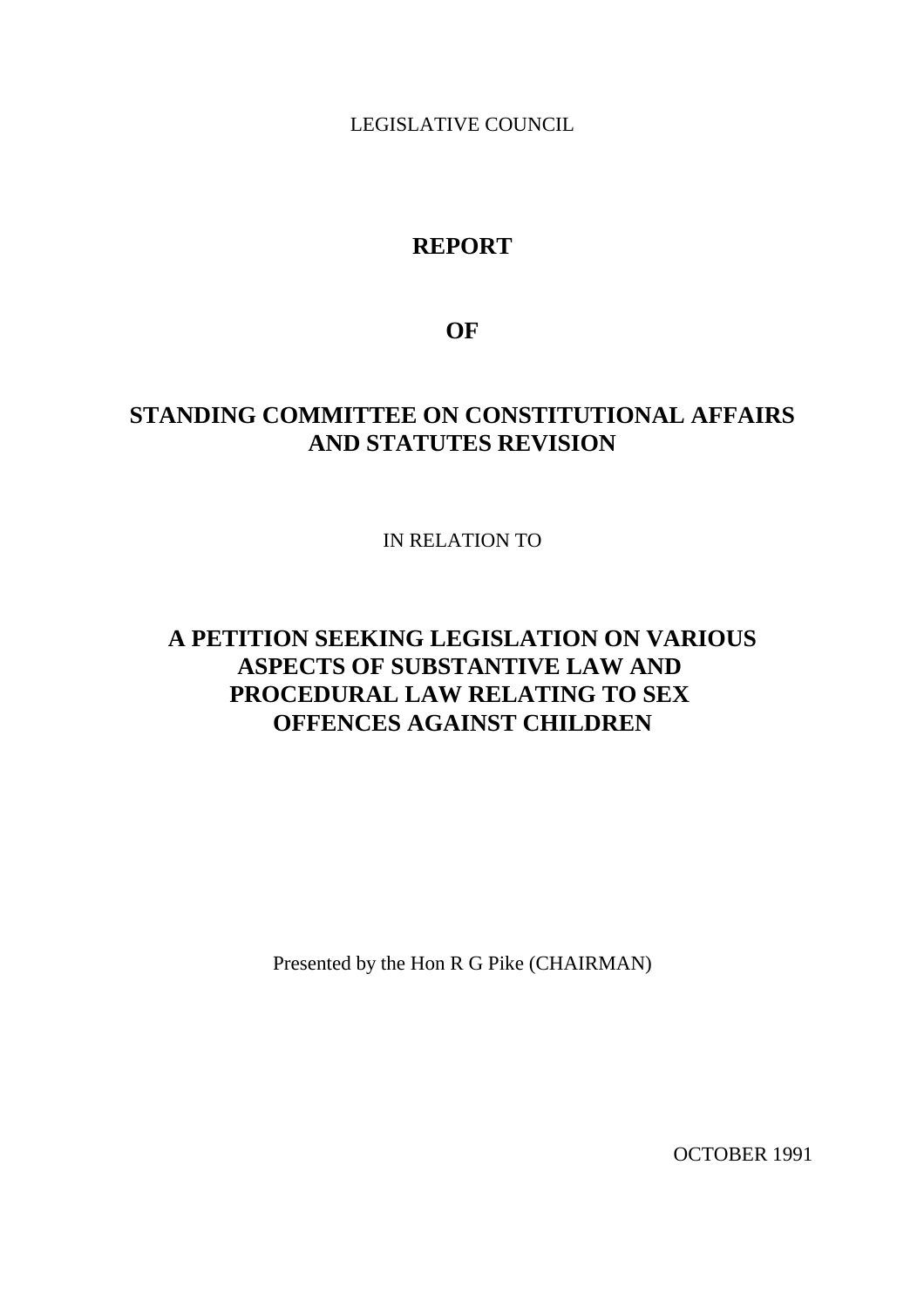## **COMMITTEE MEMBERS**

**Chairman:** Honourable R G Pike MLC<br>Members: Honourable J N Caldwell M **Honourable J N Caldwell MLC Honourable M W Nevill MLC**

## **CLERK TO THE COMMITTEE**

**Mr M A Hilditch**

# **ADVISORY/RESEARCH OFFICER**

**Mrs Jennie Westaway**

**Address: Parliament House Perth WA 6000 Telephone 222 7222**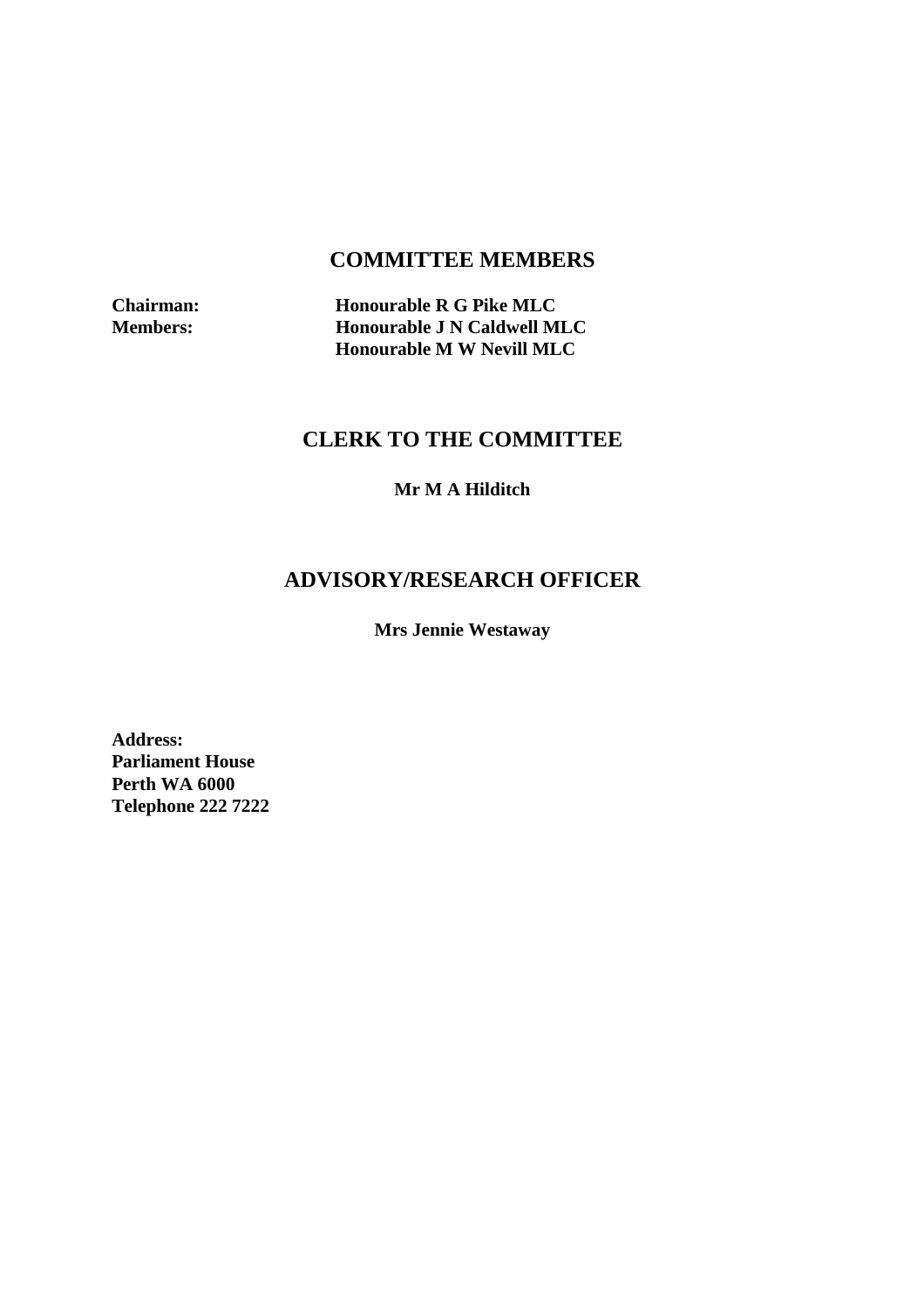## **TABLE OF CONTENTS**

| Introduction                           | 1  |
|----------------------------------------|----|
| Historical & Investigations            | 1  |
| Major Considerations - Submissions     | 3  |
| <b>Longer Non-Parole Sentences</b>     | 4  |
| Videotaped Evidence                    | 5  |
| <b>Closed Circuit Television</b>       | 6  |
| <b>Statutes of Limitations</b>         | 7  |
| <b>Mandatory Therapy</b>               | 8  |
| <b>False Reporting</b>                 | 10 |
| <b>Particulartisation Requirements</b> | 10 |
| Corroboration of Evidence              | 11 |
| <b>Mandatory Reporting</b>             | 12 |
| <b>Family Court Procedures</b>         | 13 |
| Conclusion                             | 14 |
| Recommendations                        | 15 |
| Appendix 1                             | 18 |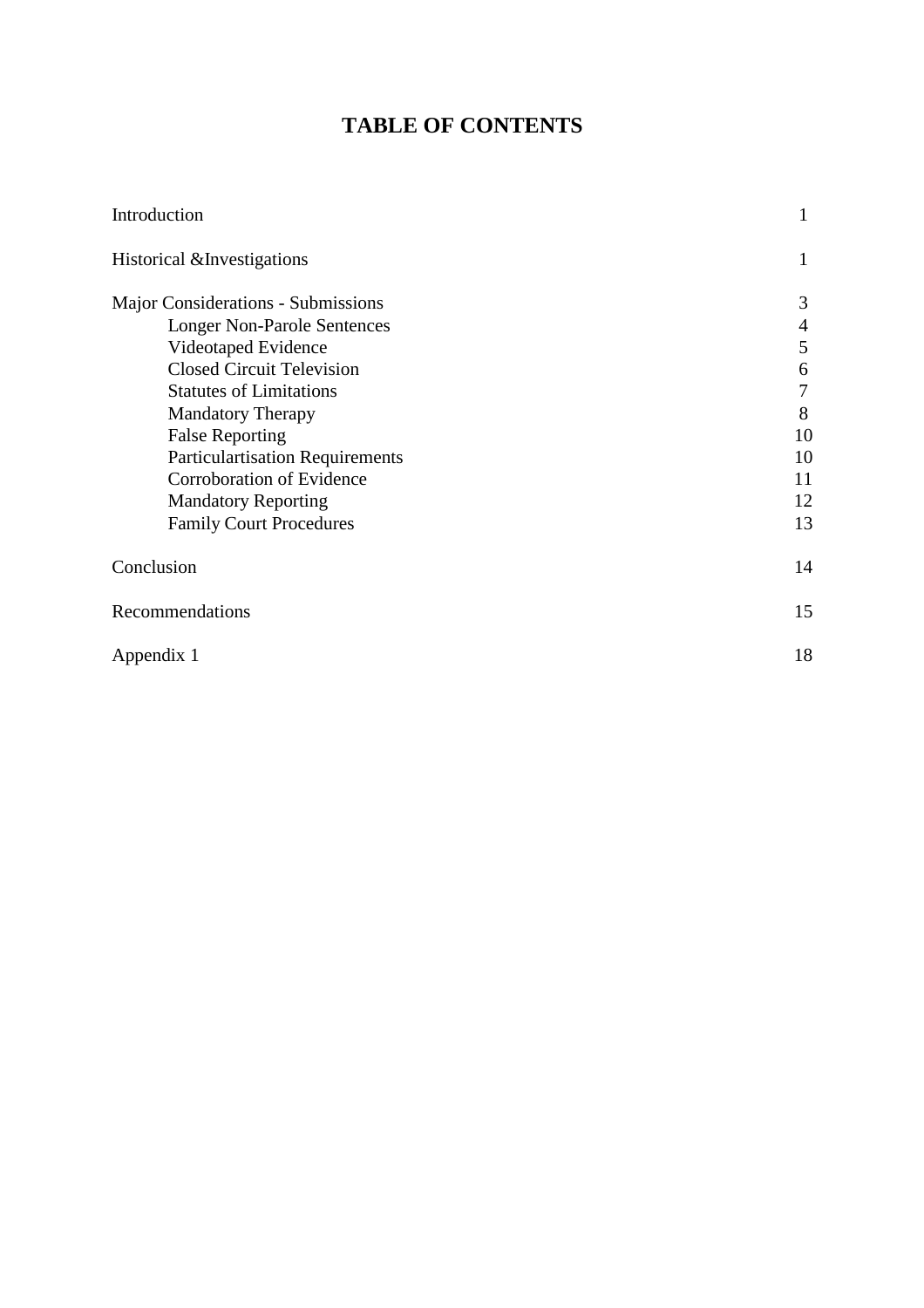## **REPORT OF THE STANDING COMMITTEE ON CONSTITUTIONAL AFFAIRS AND STATUTES REVISION ON A PETITION SEEKING LEGISLATION ON VARIOUS ASPECTS OF SUBSTANTIVE LAW AND PROCEDURAL LAW RELATING TO SEX OFFENCES AGAINST CHILDREN.**

### **A. INTRODUCTION**

- **1.** The Hon Reg Davies presented a petition to the Legislative Council on 23 August, 1990 - *"Requesting the Parliament of Western Australia to bring in legislation to deal with all cases of sexual and other crimes against children to see:*
	- *1. that sentences imposed on adult child-sex-offenders must reflect the seriousness of the crime committed, this means longer nonparole sentences;*
	- *2. that mandatory therapy for child-sex-offenders be a condition, regardless of whether or not a prison sentence is imposed;*
	- *3. that magistrates have discretion to accept the evidence of a child irrespective of the age of the child: The question of a child's competence to give evidence to be matter for judicial determination, and any need for corroboration of a child's evidence should be left to the discretion of the judge-(Child Sexual Abuse Task Force Recommendation 27, 1987)."*
- **2.** Under the terms of reference of the Committee, all petitions stand referred to the Committee after presentation to the House. Accordingly, the petition was referred for the Committee's consideration.

### **B. HISTORICAL AND INVESTIGATIONS**

- **3.** In undertaking an investigation of this petition, it was clear to the Committee that much work had already been done in the area and that several extensive reports by various bodies had been produced, including those of the Western Australian Law Reform Commission and the Child Sexual Abuse Task Force.
- **4.** It was also clear to the Committee that the matters of concern in the petition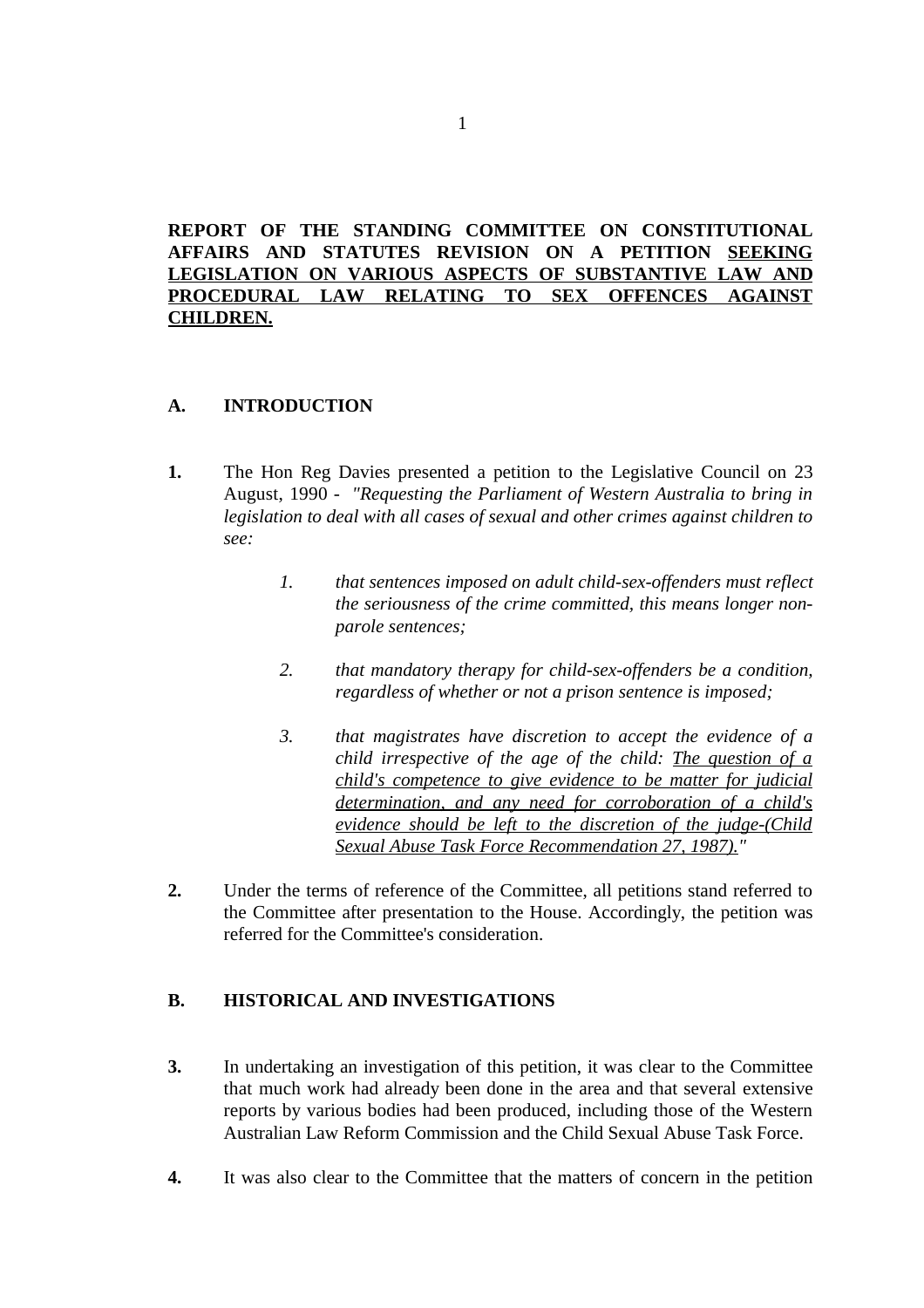could not be dealt in a single piece of legislation and that consideration would need to be given to proposed legislative changes, whether they be State or Federal changes.

- **5.** In order to achieve a current overall perspective, the Committee asked for comment from the Commissioner for Police, the Department for Community Services, Department of Corrective Services and the Attorney-General.
- **6.** The Committee also reviewed documents such as the Family Law Council's Child Sexual Abuse Report September 1988, the Queensland Interim Report of the Criminal Code Review Committee to the Attorney-General March 1991 together with various articles.
- **7.** The Committee has been made clearly aware that the problem of child sexual abuse is a large one, with the enormity of the problem having only really been recognised in the late 1970s and 1980s. The corresponding awareness by both the professionals and the public of the need to deal with this problem and the willingness to openly discuss an issue which has for so long been "taboo" has meant that calls for change have become more vocal and insistent.
- **8.** The 110,000 signatures to this petition are a very clear indicator to the Committee of the level of public concern.
- **9.** To deal with the pressing nature of this issue, the Committee decided to depart from the ordinary procedure of initially advertising for submissions and then holding public hearings, to holding hearings of interested parties who had indicated their desire to appear before the Committee.
- **10.** The following gave evidence at the public meetings of the Committee:-
	- The Hon Reg Davies, MLC
	- Mrs Jan Bennett, President, People Against Child Sexual Abuse (WA) Inc. (PACSA).
	- Mrs Colleen Chester, Retired Administrator, PACSA.
	- Ms Kim Eggleston, Chairperson/Student, Incest Survivors Association (Inc)
	- Ms Vera Farr, Coordinator, Sexual Assault Referral Centre
	- Ms Carole Kagi, Social Work Supervisor, National Association for the Prevention of Child Abuse and Neglect
	- Mrs Peggy McCreddin, President, Sexual Abuse Self Help Association (WA) Inc.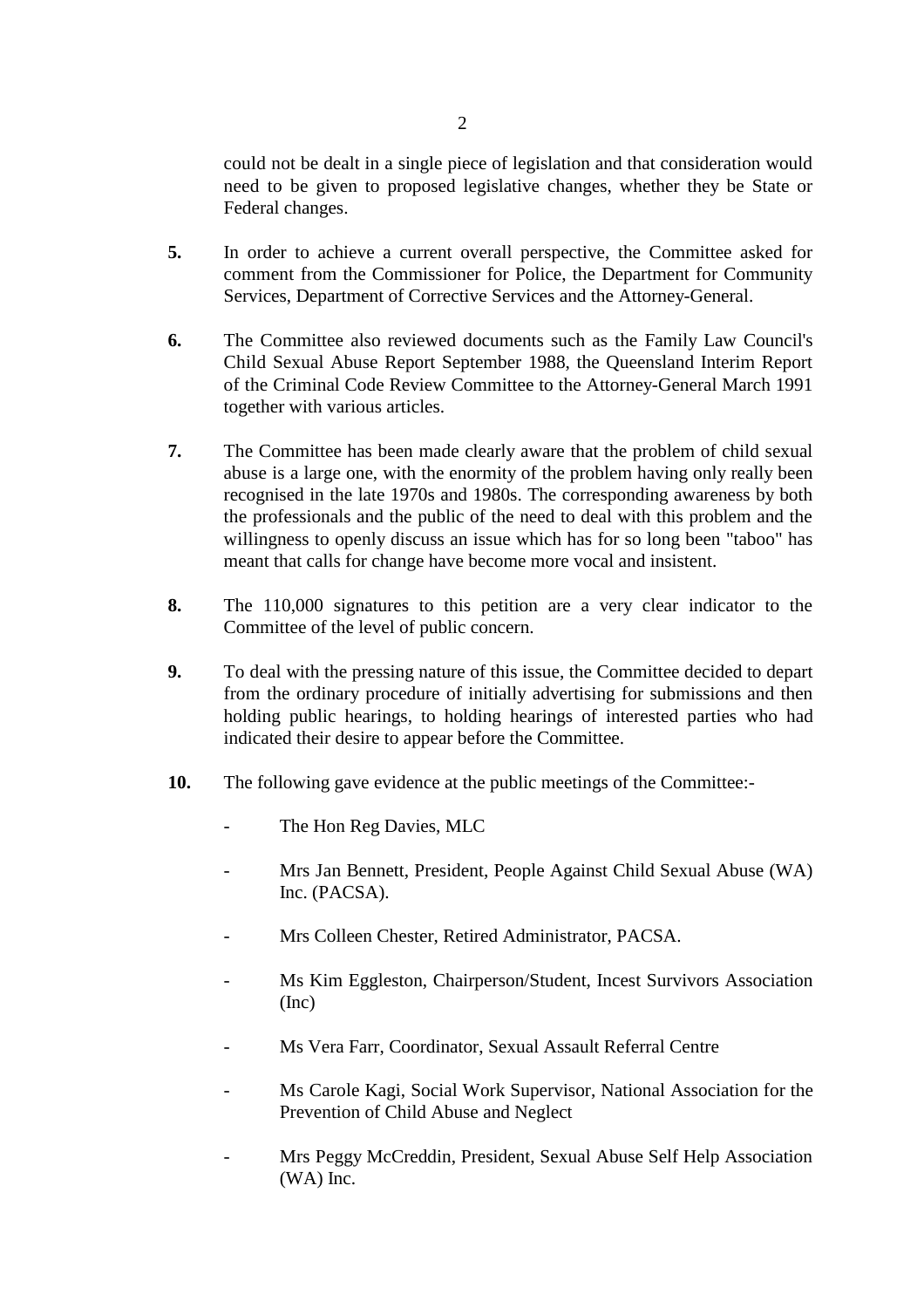- Ms Elizabeth Roberts, Coordinator, Sexual Abuse Self Help Association (WA) Inc., Parent Support Group for Sexually Abused Children
- Mrs Nancy Rehfeldt, Vice-President, People Against Child Sexual Abuse
- Mr Darryl Hockey, National/State Citizenship Chairman, APEX
- **11.** An advertisement calling for submissions was then published in "The West Australian" on Tuesday, September 2, 1991 and nine submissions were received in response to this advertisement.

The Committee wishes to acknowledge the assistance given by the Advisory and Co-ordinating Committee on Child Abuse in providing research material and comment.

### **C. MAJOR CONSIDERATIONS - SUBMISSIONS**

- **12.** The Committee has been faced with a proliferation of evidence and lists the issues for consideration:
	- (i) longer non-parole sentences for adult child sex offenders;
	- (ii) the introduction of the use of videotaped evidence;
	- (iii) the reintroduction of closed circuit television:
	- (iv) the question of a statute of limitations for child sexual abuse actions;
	- (v) mandatory therapy for offenders
	- (vi) removal of the charge of "false reporting" for children under the age of 17 years;
	- (vii) the removal of the "particularisation" requirements;
	- (viii) lowering or removing the age requirement for corroboration of evidence;
	- (ix) mandatory/reciprocal reporting of all cases of child sexual abuse to a central registry; and
	- (x) Family Court procedures involving child sexual abuse allegations.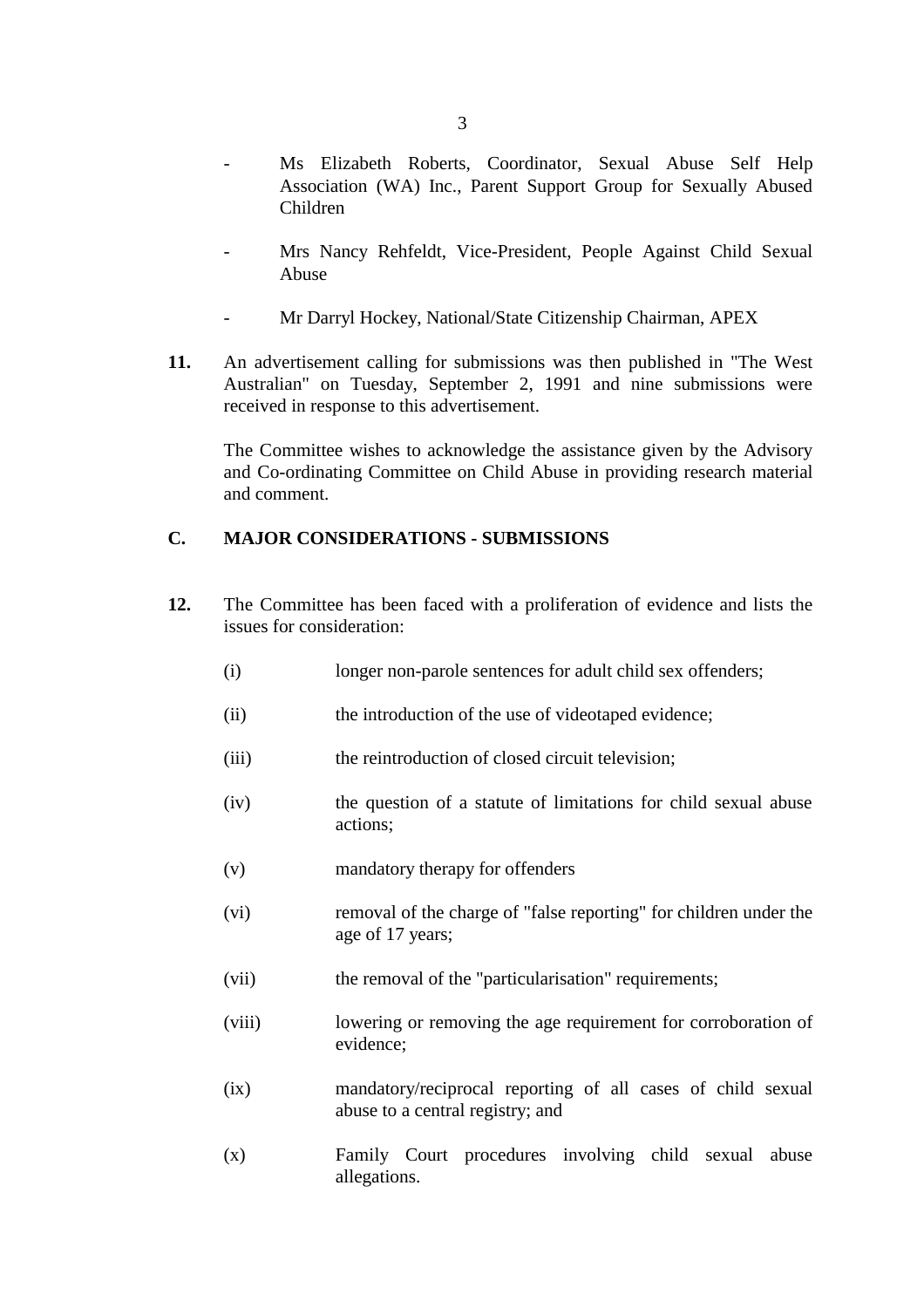#### **(i) Longer Non-Parole Sentences**

The Committee was told that there was great concern that there was too little emphasis placed on the seriousness of the crime of child sexual abuse in comparison to other offences of violence.

This point was especially brought to the attention of the Committee in a letter from an inmate of Fremantle Prison, serving 12 years for armed robbery and theft. He stated (named withheld) -

 ".. the heaviest sentence I've seen handed down to these "people" is 3 years. It seems in our modern society that material possessions are more important than our children. At the present time there seems to me to be no deterrent value in the sentences handed out to child molesterers, once sentenced to some trivial amount of time they're placed in protection within the prison system where they compare notes with thier fellow tamperers and plan thier next sick attack!

This all may sound ironic coming from a "semi-professional crim" but I think any rational person can seen a difference between thieving property, and these sick people who corrupt innocent children! Possibly this letter of mine is useless to you but I had to have a say." [sic]

The Police Department indicated to the Committee that non-parole sentencing is a matter for the judiciary to consider. In a letter to the Committee from the Assistant Commissioner (Crime) it was stated :

"Presently each case is considered in depth by the Sentencing Judge. I have no concerns with the non parole periods being set at present."

The Department of Community Services would not comment on this matter, deeming it not to be appropriate but did say that sanctions for child sexual abuse allow the judiciary to impose lengthy non-parole prison sentences if it is considered warranted.

The Attorney General brought to the attention of the Committee paragraphs 6.18 and 6.21 of the Child Sexual Abuse Task Force which state, inter alia, that -

"The Task Force considers that the imposition of draconian penalties is not an effective means of dealing with the problem of child sexual assault, particularly intra-familial child sexual assault... It must be recognised that "deterrent" penalties, while satisfying public desire to express disapprobation, may not deter in the vast majority of cases, and rarely aid in the rehabilitation of either the victim or the offender.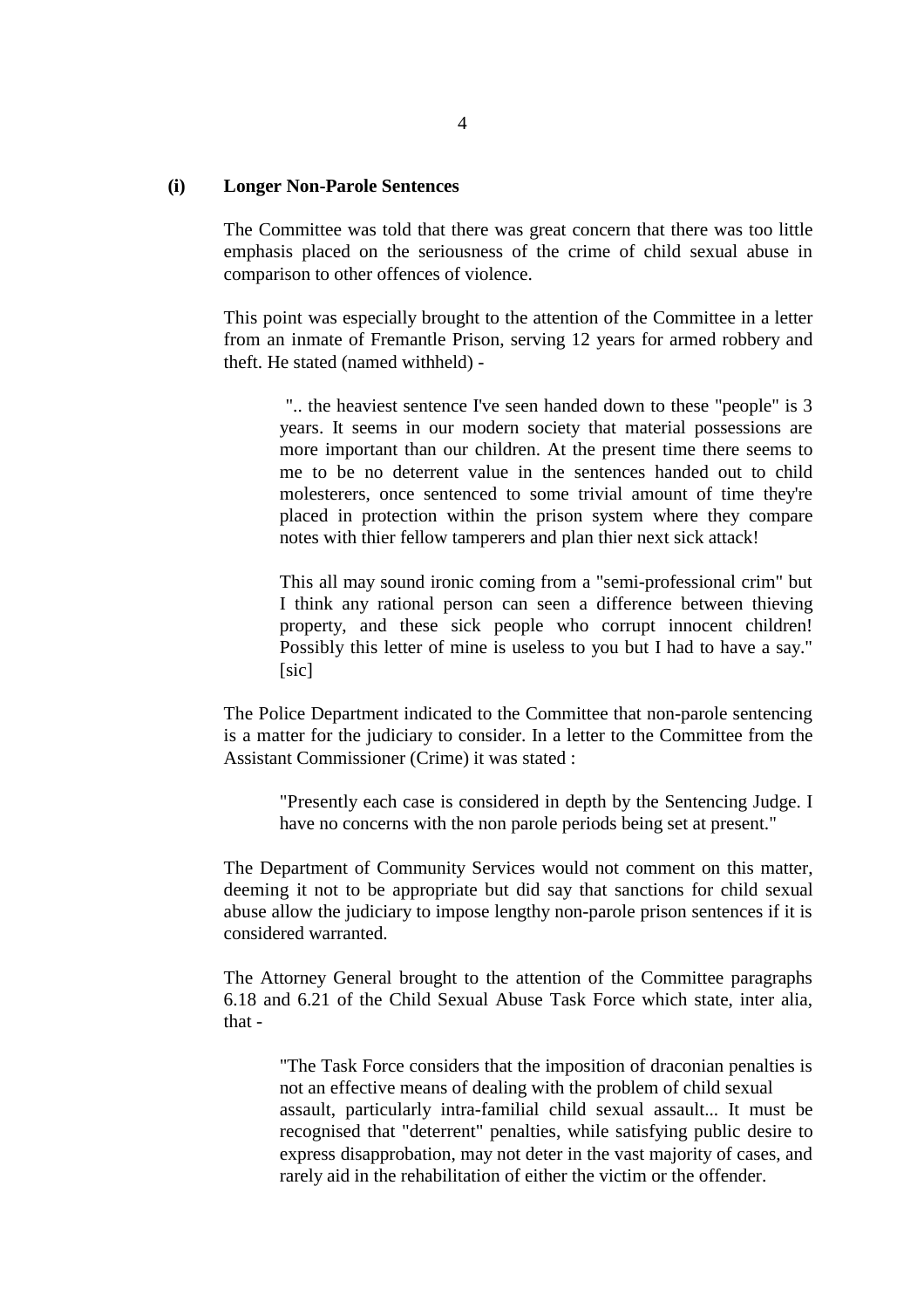It is the view of the Task Force that the present penalties for sexual assault (which by definition include sexual assault on children) and indecent dealing are adequate to punish cases of child sexual assault."

The Committee has been told that legislation is currently being drafted which will broaden the range of people that the law recognises as persons in authority over children, therefore emphasising the serious nature of sexual offences against children by persons in authority over them. Severe penalties would also be provided in these circumstances. Furthermore, changes to the Bail Act are proposed to ensure that when courts are considering bail applications police and judicial officers would be required to consider the safety of the child involved and could order that an offender absent himself from the family home. A consideration of safety is presently not a requirement.

#### **(ii) Videotaped Evidence**

The Committee was told that the subjecting of children to "procedural assault" - that is, repetitive questioning and attacks on a child's motives, truthfulness and memory, placed the child in risk of both short-term emotional trauma and long-term psychological damage.

It was argued that the use of videotaped evidence as a substitute for written depositions at committal proceedings would not only reduce the circumstances in which a child would be called to give evidence but would also substantially remove the probability of trauma and damage that a child could suffer in being called to give oral evidence.

The Committee was also told that a videotape of a child's evidence, when shown to the accused has in other jurisdictions led to an admission of guilt, which has therefore eliminated the need for a trial.

In an article entitled "T.V. or not T.V. - The question of the Use of Technology in Courts Where Children are Witnesses" by R.J.Cahill and M.A.O'Neill (both of the ACT Magistrates Court) it was stated :

"By video recording the crucial initial interview, a permanent record is made of events and relevant facts whilst they remain fresh in the child's memory. Of course, care needs to be taken to ensure that the video recording is capable of presentation in court. In this regard, appropriately trained personnel are essential, again highlighting the need for a multidisciplinary approach to such matters so as to maximise the evidential weight of the video recording free from suggestive influences whilst minimising the trauma of the child.

The most important aspect of the video recording of the interview, is the preservation of the child's statement such that the child is not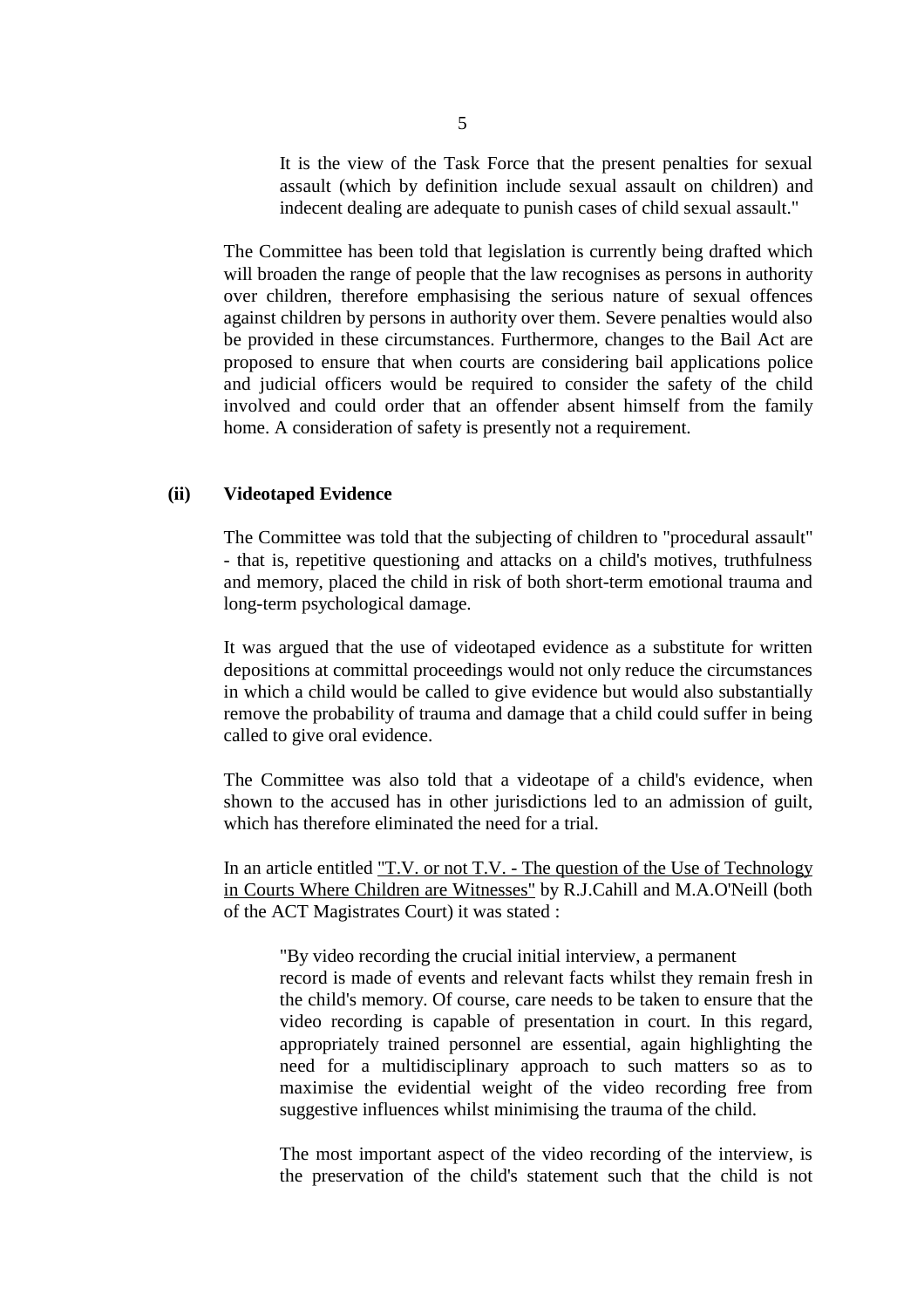required to repeat the process for the various people who need to be informed of the facts. The recording may be accessed at any time thus affording the defence legal team the opportunity of assessing the evidence against it. In doing so, it is submitted that the incidence of pleas of guilty would be increased, reducing the need for the child to give any evidence at all."

It was acknowledged to the Committee that the implementation of such videotaping would need to be covered by a Code of Practice, or by some sort of legislative provision, similar to that in New Zealand.

The New Zealand Parliament in 1989 amended the Evidence Act 1908 by inserting a provision -s.23E- dealing with the modes in which a complainants evidence may be given in cases concerning child complainants.

In essence this new provision applies to all cases where the complainant has not at the commencement of the proceeding attained the age of 17 years. A full script of s.23E of the Evidence Amendment Act 1989 is marked as Appendix 1 to this Report.

The Western Australian Law Reform Commission Report on Evidence of Children and Other Vunerable Witnesses which was released on 10 May, 1991 recommended that children be allowed to give evidence on audio or video tape at committal proceedings and that they should not be ordered to appear unless there was a special need.

The Commission also recommended that evidence given at informal pre-trial hearings (attended by the child, a Judge and Counsel for both sides, with the accused observing the proceedings from another room by closed-circuit television) should be video taped and the video tape presented in the trial as the child's evidence in chief, without the child appearing.

#### **(iii) Reintroduction of Closed Circuit Television**

The reasons given for the need to use closed circuit television are numerous, but essentially it is argued that a child may have difficulty in giving convincing evidence in the potentially threatening and alien environment of a courtroom.

The use of closed circuit television is particularly necessary in cases of intrafamilial assaults where children giving evidence in a courtroom may be subjected to intimidation from family members, who doubt the credibility of the child's accusations.

The Committee was told that closed circuit television was used in the Children's Court in cases of child abuse from June to December 1989 but that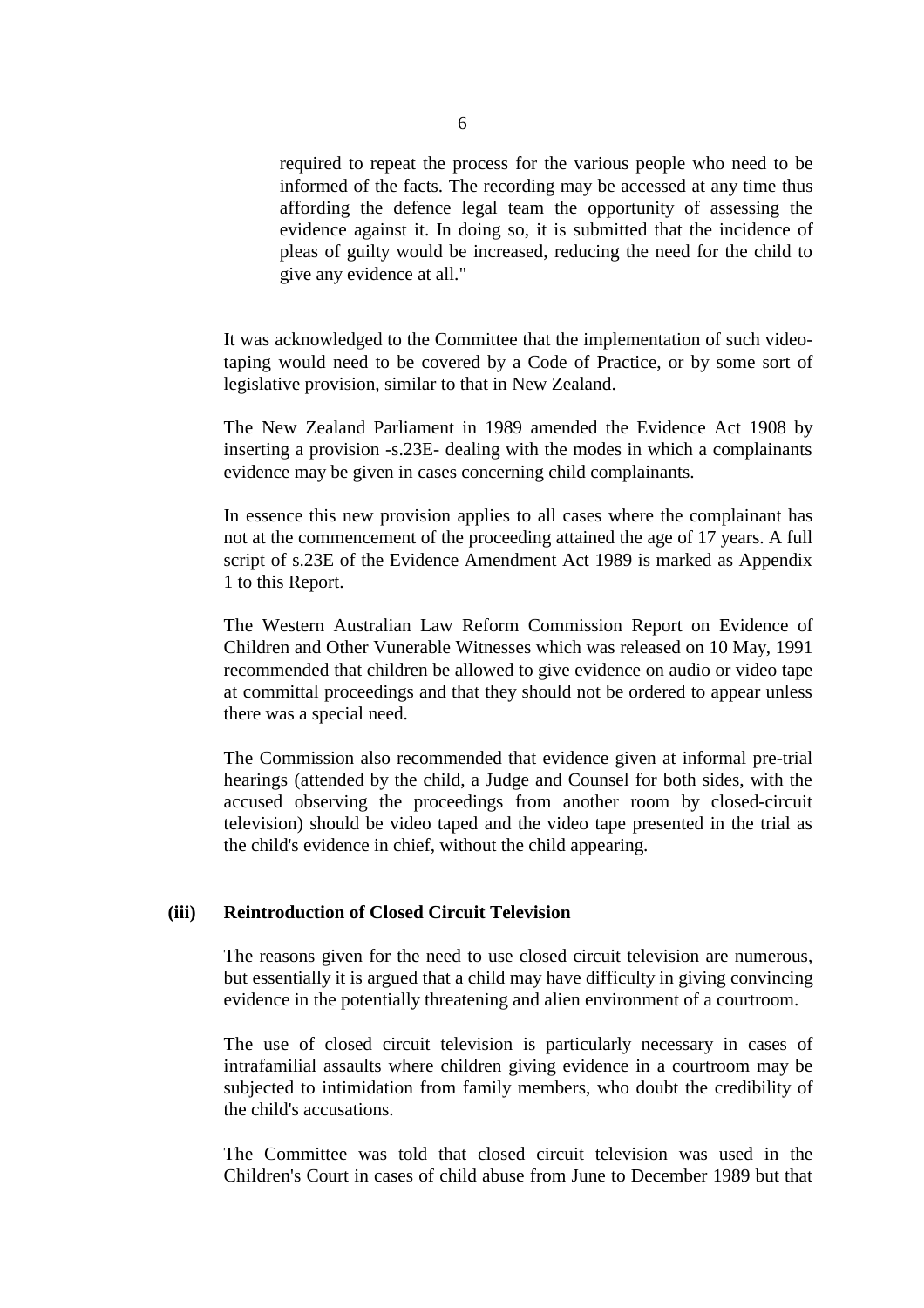the failure to transfer this facility to the Central Courts was an administrative oversight.

The procedure of allowing a child to give evidence from a location outside the courtroom has been successfully implemented in England, the USA, Canada, New Zealand and some other jurisdictions. Support for the introduction of closed circuit television in Western Australia comes not only from the C.I.B. Child Abuse Unit but also from the judiciary. The Chief Justice of the Supreme Court, His Honour David Malcolm, has given his support for the introduction and in a letter to Ms Carole Kagi on December 12, 1989 His Honour stated:

"I am aware of the use of closed circuit television in the Children's Court since 23rd June 1989. I fully understand the reasons for the introduction of this facility. I am in favour of the introduction of such a facility in the Supreme Court as soon as practicable. Contrary to the approach adopted by the Children's Court, however, I consider that it would be appropriate for the child to give his or her evidence from a location outside the courtroom. This is the procedure which has been followed in England and in certain other jurisdictions. It has the advantage that the child is not exposed to the court room setting at all. In the Children's Court, of course, the practice has been for the accused to be put in the outside room while the child gives evidence in court.

The provision of closed circuit television facilities will require a decision by Government upon the recommendation of the responsible Minister."

The W.A. Law Reform Commission Report previously mentioned recommended that in certain serious cases where the pre-trial hearing procedure has not taken place beforehand, children will be permitted to give evidence at the trial by closed circuit television while the child is outside the court room, or alternatively, a child will be permitted to give evidence while the accused watches by closed circuit television in a room outside the court.

#### **(iv) Statute of Limitations**

The issue of the removal of a statute of limitations period for child sexual abuse actions has been a difficult consideration for the Committee.

The Committee was told that it was of the utmost importance that survivors of child sexual abuse should have the right to press criminal charges against the perpetrators of that abuse no matter when the abuse occurred. The pressing of charges is seen as a way of validating that the victim was not to blame for the abuse or for not disclosing that the abuse was occurring.

It was indicated to the Committee that the imposition of a statute of limitations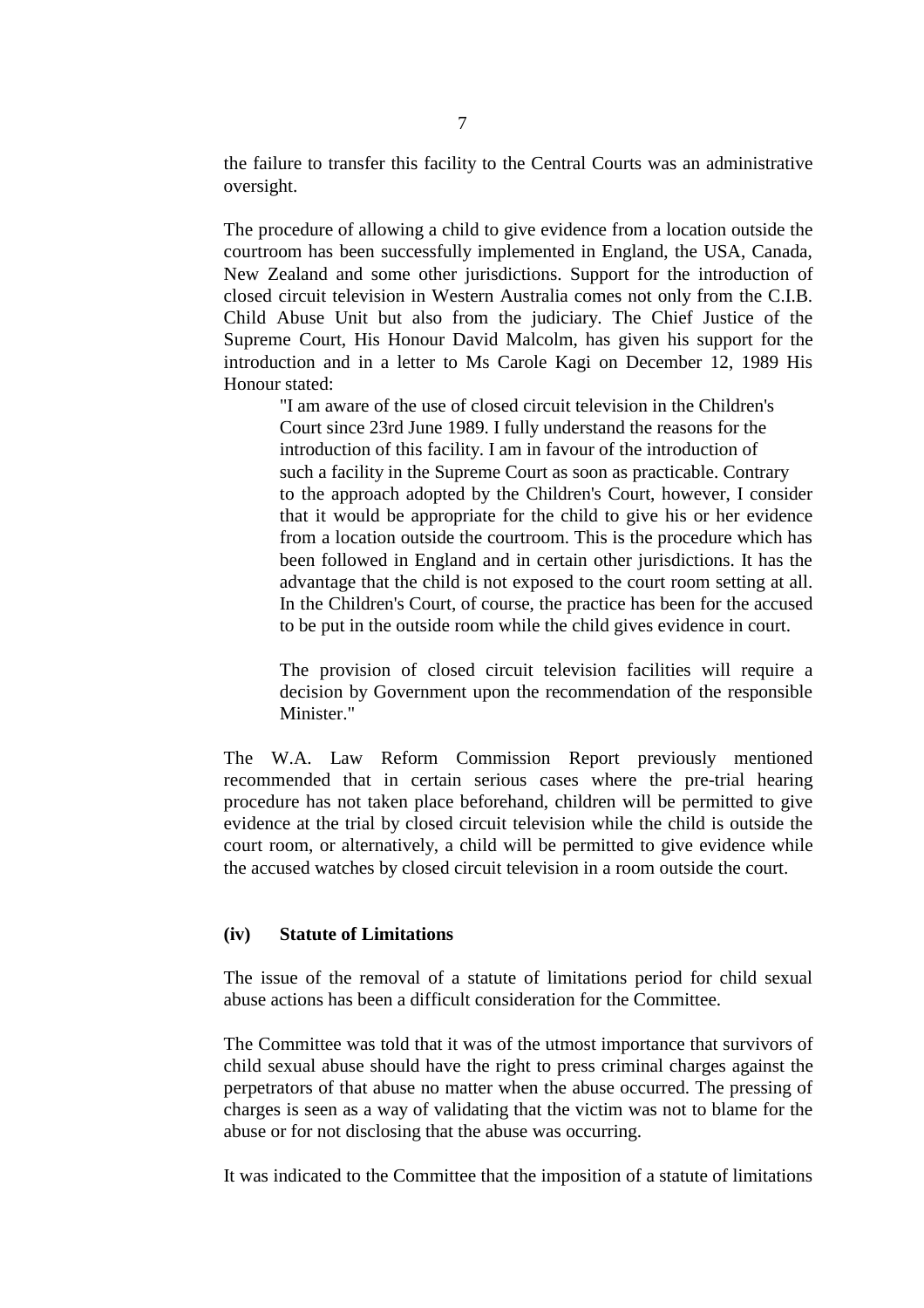would mean that victims would have no avenue of recourse open to them and no way of legitimising empowerment, (the authorization of one to take action) which legal proceedings can offer.

The argument presented to the Committee was that if the victim of abuse was to have removed from them a legitimate right of empowerment by a statute of limitations then the experience of the abuse may be minimised and the psychological implications of this could be long-standing. The question of victims suffering from traumatic amnesia or occluded memories was also raised with the Committee as a reason for not introducing a statute of limitations.

It was made clear to the Committee that should a statute of limitations period not apply to these types of cases, then where abuse may have occurred many years before, the probability was that a charge would not indeed be laid. The issue would seem to be that there should be the **right** to lay charges.

The further argument presented was that a significant number of child abuse cases *are* not what one would categorise as classic paedophilial behaviour but more as intrafamilial sexual assault. It is in these circumstances that a woman who has been a victim of sexual assault as a child and then has her own children, fears for their safety as the original perpetrator is still within the family circle. The fact of having her own children can result in a woman recalling events of physical and sexual abuse which were perpetrated against her as a child, but which events had previously been minimised or even obliterated in her memory. These recollections can and do occur when the woman reaches the age of 40 or 50.

One other concern regarding a statute of limitations which was presented to the Committee was concerning the 3 month period imposed on indecent dealings relating to children from 13 to 16 years. The Committee was told that offenders have been charged with less than the full extent of the nature of their activities because the offence came under the category of indecent dealings and occurred too long ago.

The Committee was urged to seek legislative change to remove this prohibitively restrictive statute of limitations.

#### **(v) Mandatory Therapy for offenders**

The Committee was told that intensive research and studies have shown that the level of recidivism amongst offenders who do not receive therapy is very high - approximately 90 per cent.

The Committee was also told that offenders who do not receive a gaol sentence can volunteer for therapy or can, in some instances as a condition of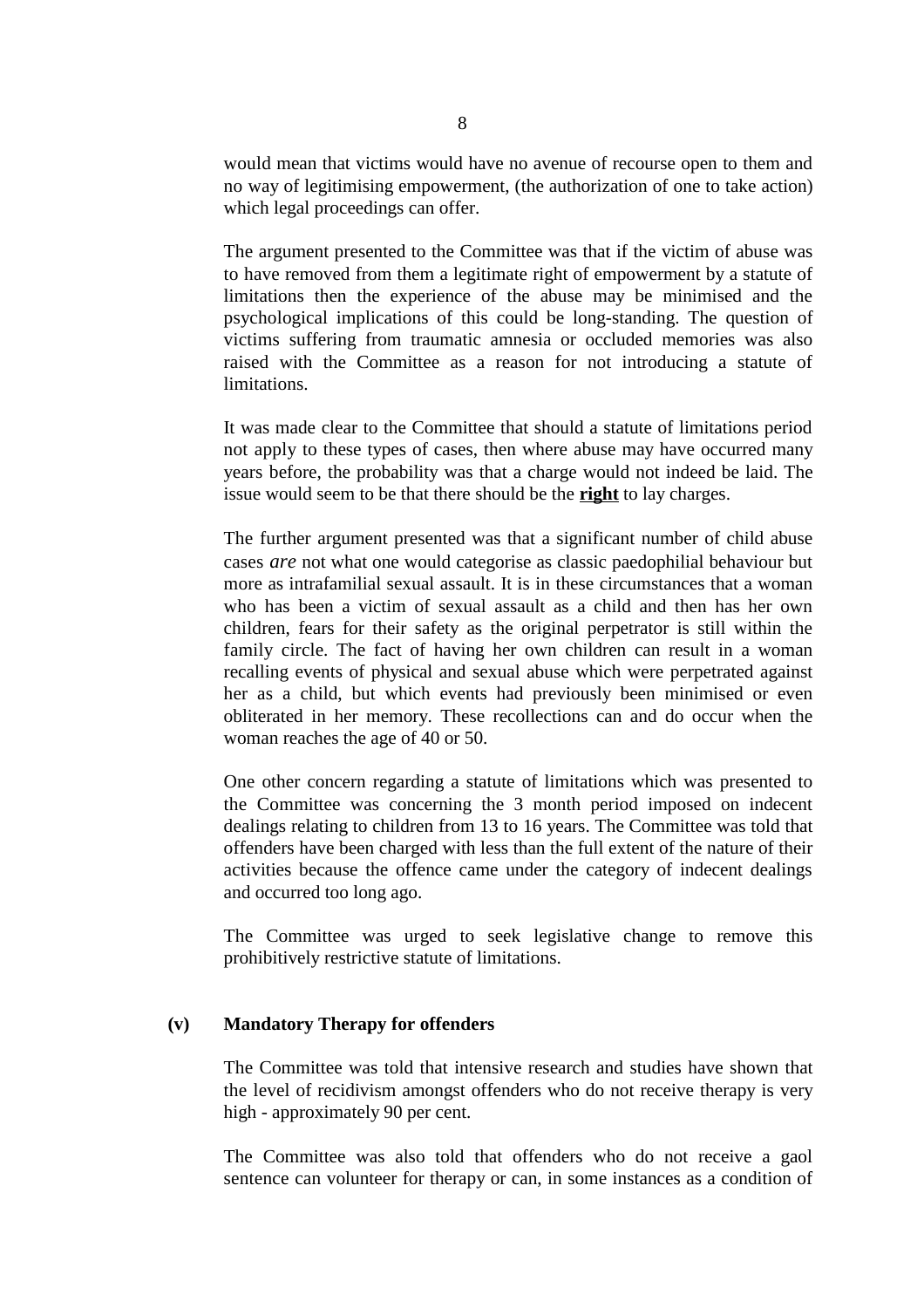parole, be required to visit counsellors or psychologists. However, the concern would seem to be that there are no penalties attached for non-compliance and that no follow-up is done on such therapy.

The Committee heard of the two programs currently being used in Perth (the Sexual Assault in Families Program and the Inappropriate Behaviour in Families Program), but the comment was made that these programs were only available to a limited number of offenders who had indicated a commitment to a change of lifestyle so that they could remain within the family unit. This effectively meant that the majority of offenders receive no treatment and are therefore likely to reoffend.

The Committee was asked to recommend that aversion therapy and compulsory treatment be instituted in Western Australian gaols and that judges be given the power to order compulsory participation in such schemes. Furthermore, it was suggested that there should be put in place incentives for successful completion of such programs and penalties applied for noncompliance and non-completion. It was emphasised to the Committee that it was unacceptable that offenders should have the option to refuse therapy.

The Police Department indicated to the Committee that the issue of mandatory therapy for child sex offenders regardless of whether or not a prison term is imposed would require considerable study and that there was the question of the suitability of some persons to enter into such a program.

Correspondence from Department of Community Services was received on this matter and Mr Terry Simpson, Acting Director General of the Department advised that :

"Professionals who provide therapy to sex offenders would concur that if a treatment programme is to have an effect on the behaviour of an offender then the person must agree to being involved. If there is no motivation or commitment to change behaviour or even to consider changing behaviour then the treatment programme will have no effect and will be wasting limited resources.

This is not to say that the value of such a treatment programme should not be strongly advocated to sex offenders, however, if the final decision of an offender is not to take part then mandatory therapy as suggested will not be effective."

The Child Sexual Task Force Report in paragraph 5.137 stated :

"The Task Force strongly advocates the development of a co-ordinated approach to treatment that is comprehensive and aimed at treating all members of the family (where intrafamilial abuse has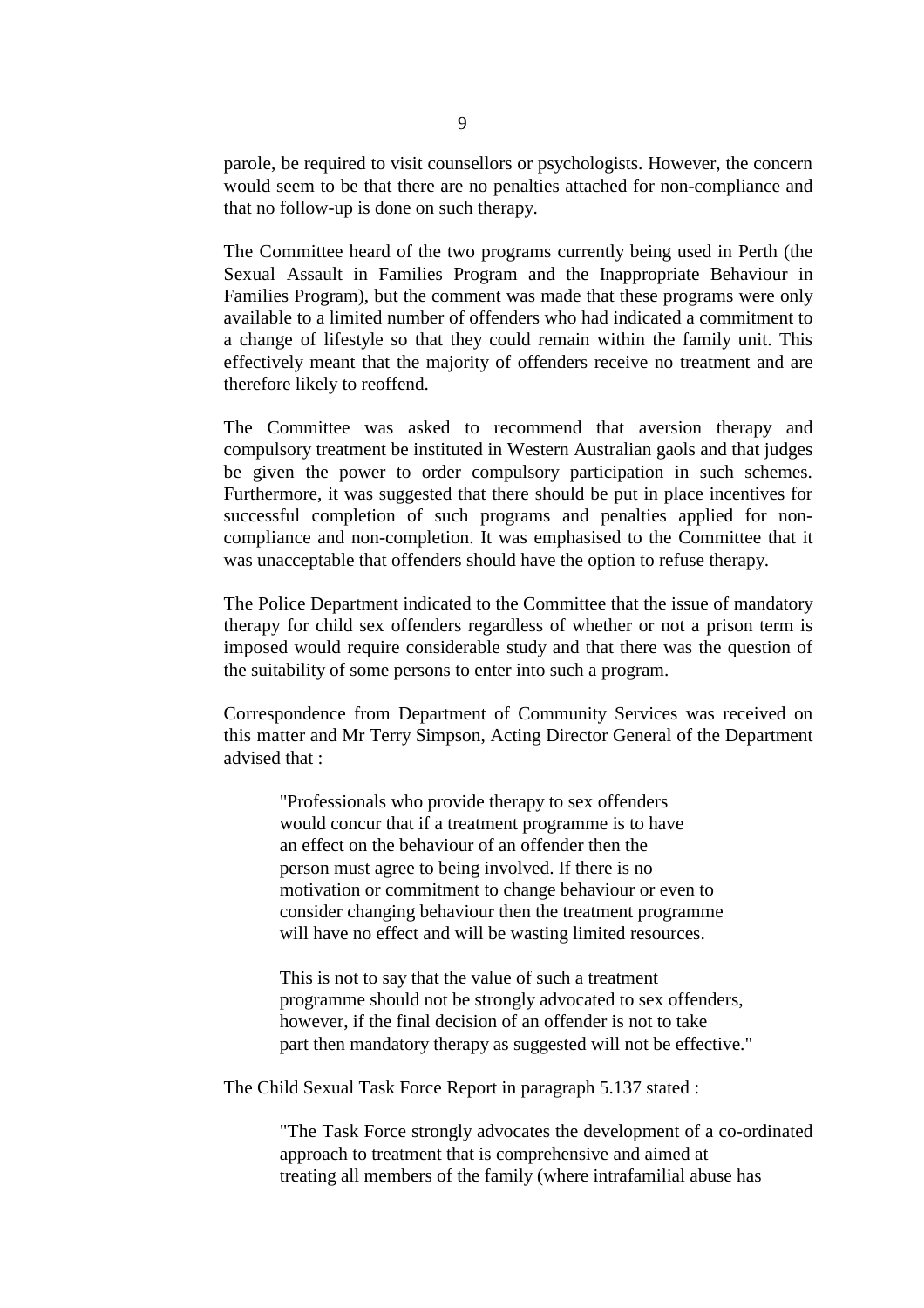occurred)....":

and went on to quote from a submission made by the WA Branch of the Jewish Welfare Society Inc in which it was said, inter alia -

"..Without putting in place comprehensive treatment programmes aimed at treating all members of the family both as individuals and as diads and in groups....it would be impossible to effectively protect the child and address the issue of child sexual abuse".

#### **(vi) Removal of the offence of "false reporting" for children**

Whilst recognising that vindictive accusations can be made, the Committee was told that it was unacceptable for children under the age of 17 may be charged with "false reporting".

The Committee was told of the immense pressure on children, both from within and outside the family to press or drop charges. This often results in children becoming confused or frightened and any alleviation of the stress encountered by these children should be encouraged.

As was stated in the working principles adopted by the Child Sexual Abuse Task Force -

"Children rarely make false allegations of sexual abuse, though they may conceal or deny its occurrence or camouflage the identity of the offender. Any child's disclosure should be taken seriously and acted upon to ensure the child's protection." (Item 7.)

and further -

"The object of policy should be to prevent and to minimise the harm that flows from both the abuse of children and from disclosure of such abuse." (Item 9.)

### **(vii) "Particularisation" requirements**

The Committee was addressed on the issue of "particularisation of offences" and how difficult it is for small children to be specific as to dates, times and details of each offence, especially where the child is in a ongoing abusive situation.

The Committee was also told that because the events themselves are very traumatic, children tend to suppress details of the events. This suppression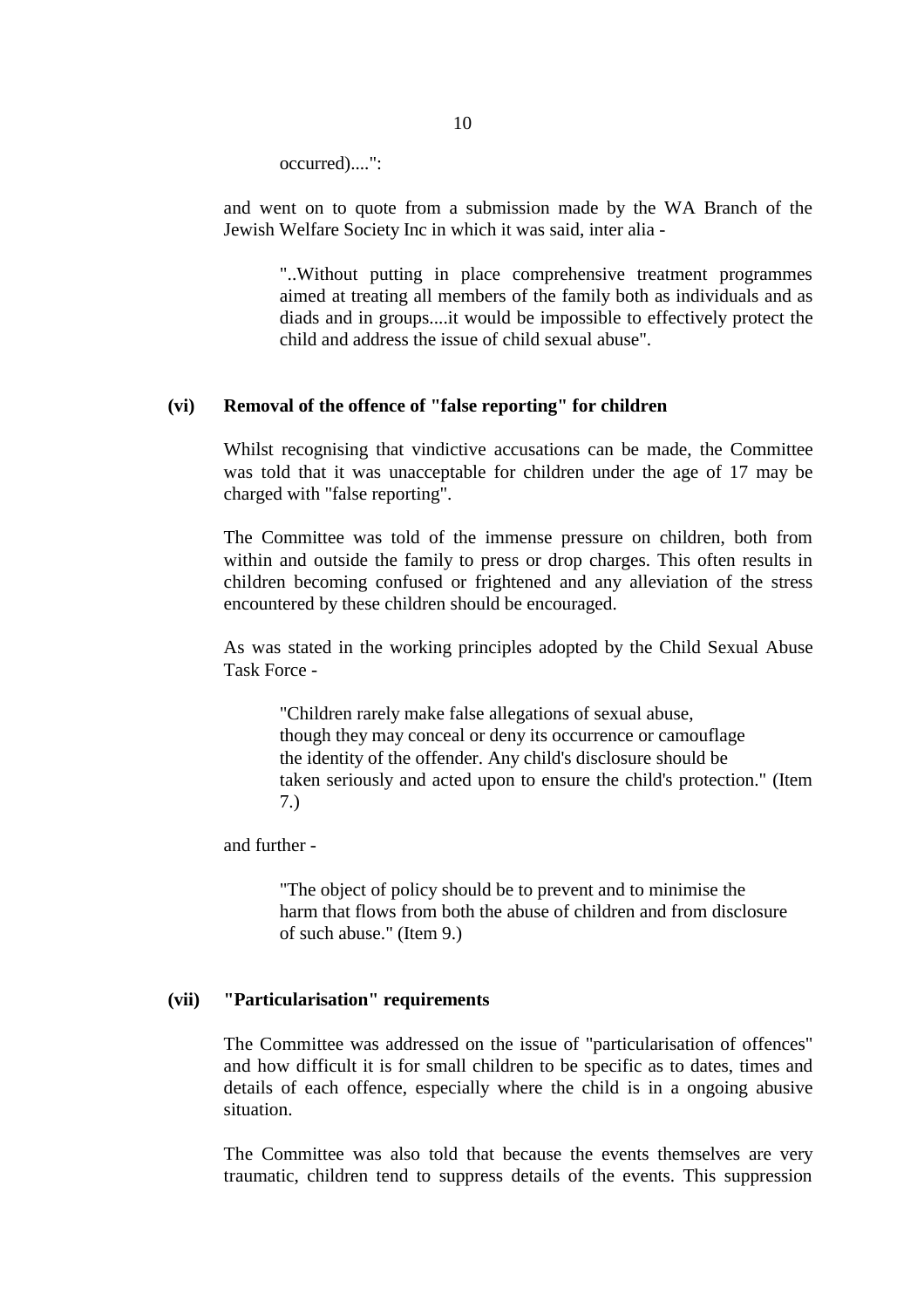together with the similarity and frequency of the offences and the often inordinate time delay between the event and the interview, means that particularisation is not possible. It would seem that a child's perception of what is happening to them changes at different ages and this affects their ability to remember the detail that the present law now requires. The Committee was told that unless there are changes to the law, society will be maintaining the silence and contributing to the problem rather than solving it.

Accordingly, the Committee was urged to recommend that no particularisation requirements should exist and that a new offence be created which would allow for a charge of sexual assault over a period of time.

#### **(viii) Lowering or removing the age requirement for corroboration of evidence**

The Committee was told that there were grave concerns that perpetrators of child sexual assault were not being charged and convicted because there could not be corroboration of the child's evidence. If the perpetrator pleaded not guilty, and because the events occurred in private with no witness, there could be no proven case of assault.

By requiring there to be corroboration, children are being left in a situation of risk and abuse. Also, children who are not believed because their story cannot be corroborated are less likely to make claims of abuse and suffer unnecessarily.

The Committee was informed that while the corroboration requirements exist, paedophiles know that it is a much harder battle for police to lay charges and so target the under 12 age group. The continuing delay in having legislative changes introduced means that children are being left unprotected.

Dr Margaret Doherty of Princess Margaret Hospital has stated that even very young children are quite capable of giving very clear accounts of offences committed against them, and that even children as young as 3 years can give reliable statements.

Changes to the Evidence Act which are currently being drafted include:

- + removal of the existing requirement that unsworn evidence by children younger than 12 years, must be corroborated;
- + children of any age will be able to take the oath providing they have sufficient appreciation of the solemnity of the court;
- + provision of unsworn evidence by children (and adults) to be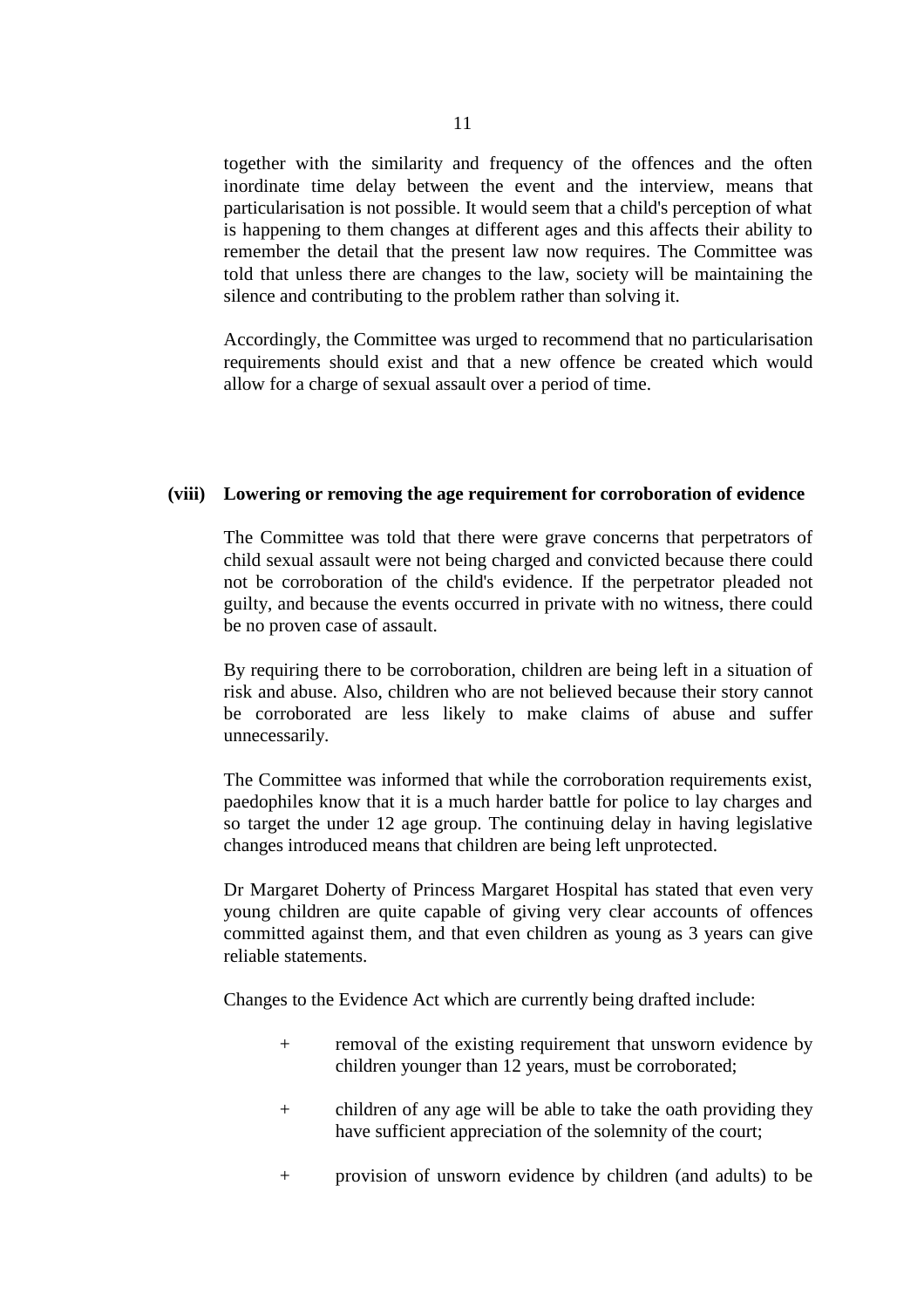received where it is understood what is meant by speaking the truth; and

+ repealing of Section 101 (2) of the Evidence Act, which states:

"No person shall be convicted of any crime or misdemeanour on the testimony of a child [who has not attained the age of 12 years] who gives evidence under the provisions of this section unless the testimony of such child is corroborated by other evidence in some material particular."

#### **(ix) Mandatory/Reciprocal Reporting**

The Committee was made aware of real concerns that not all cases of child sexual abuse were being reported to the Police for investigation because there was no reciprocal mandatory reporting of alleged offences between organisations.

Those who gave evidence to the Committee spoke highly of the work of the Police Child Abuse Unit, but the fact that cases which obviously needed the attention of this Unit were not receiving that attention because the Unit was not being made aware of these cases. The Committee was told that often cases were reported to the Department of Community Services but were not dealt with because either the case did not fit within the Department's guidelines, or the person reporting the case was "not believed".

The Child Sexual Abuse Task Force extensively researched the arguments for and against mandatory reporting and found the current system to be effective. In paragraphs 4.76 and 4.77 it was stated :

" After intensive investigation and discussion of the advantages and disadvantages of mandatory reporting, all members of the Task Force, with one exception, agreed that there was little to be gained by the introduction of mandatory reporting in this State. They agreed that mandatory reporting has not shown itself to be an effective means of facilitating reliable reports of child abuse. The Task Force reached the conclusion that many of the advantages claimed for mandatory reporting could be obtained by community and professional education programmes, legislative immunity from civil and criminal prosecution for persons making reports in good faith, and reciprocal reporting between the major responsible departments and other agencies in regular contact with victims and offenders.

 In addition, we concluded that mandatory reporting laws were virtually unenforceable and noted that, to our knowledge, no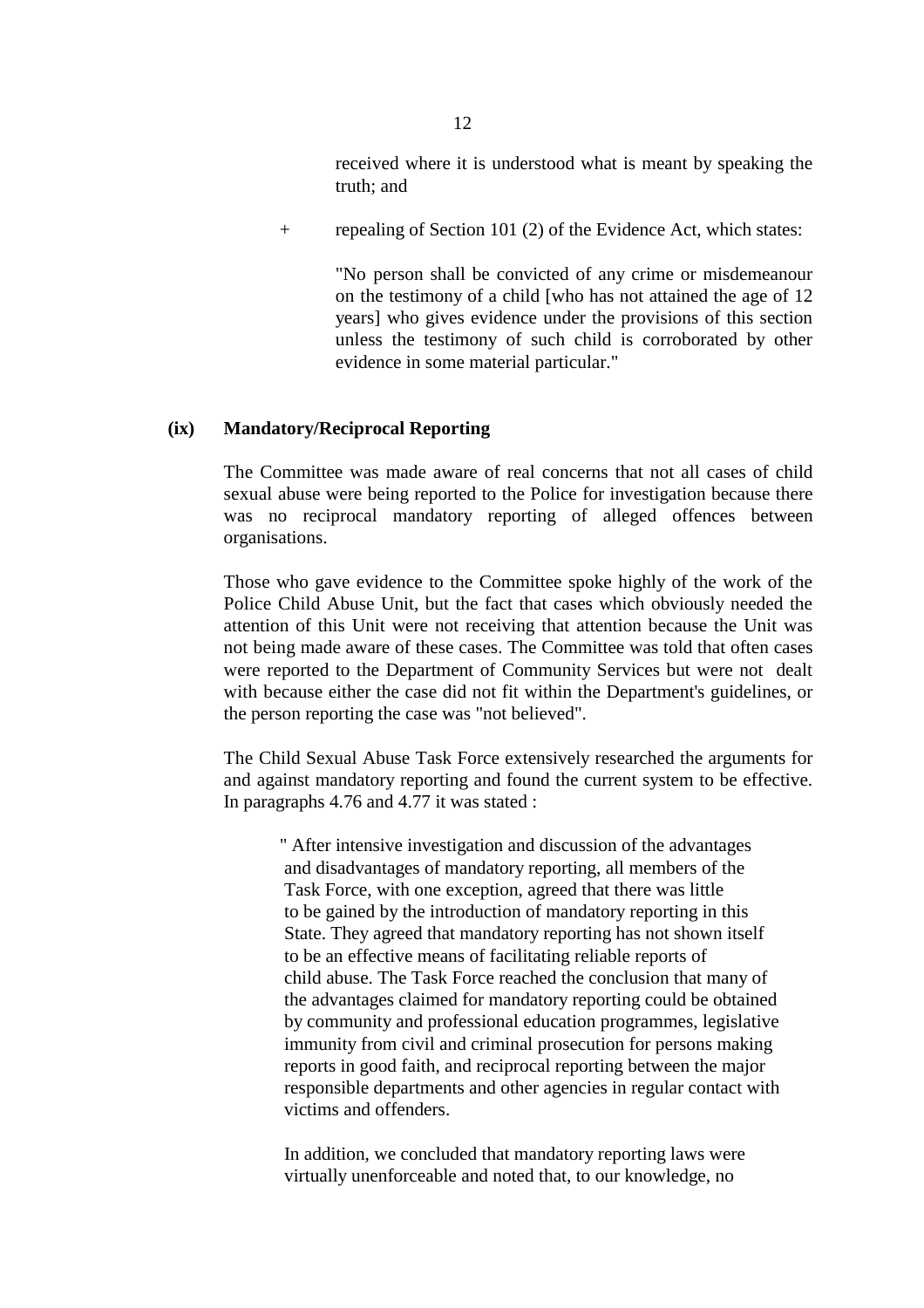successful prosecution for failure to report child abuse has ever been mounted either in Australia or the United States."

Greater interagency co-ordination is being achieved through the work of the Advisory and Co-Ordinating Committee on Child Abuse which has an interagency trial involving the Police, Community Services and Princess Margaret Hospital. A similar programme is being established between Fremantle Hospital , Police and Community Services.

In 1989, the Brotherhood of St Laurence conducted a survey of reporting systems in Australia, the United Kingdom and the United States of America and recommended against further implementation of mandatory reporting in Australia.

#### **(x) Family Court procedures involving child sexual abuse allegations**

The Committee was told that a Family Court situation that was occurring with disturbing regularity was where a wife leaves her husband because of sexual abuse within the family and yet despite well documented proof from social workers and the police, the husband still manages to get unsupervised access to the children. The concern presented to the Committee was that it should be the child's right to safety and not the parent's right to access which should be the overriding concern.

The Committee was also told that there seemed to be an assumption in an access application that all allegations of sexual abuse or moral danger were maliciously vindictive and unfounded and designed to deprive one parent of contact with the children of the marriage.

While admitting vindictive people can, and do make false allegations of this nature, it was emphasised to the Committee that the Court should err, if at all, on the side of the child's safety until all aspects of the allegations can be investigated. It was also stated that it should never be necessary for any parent or grandparent to need to obtain legal assistance to fight for the protection of a child in the Family Court where there are professional reports or evidence confirming that a child would be at risk with the abusive parent seeking custody or access.

The Family Law Council's Child Sexual Abuse Report of September 1988 recommended that a legislative scheme of cross-vesting of concurrent jurisdiction between the Family Court and State child welfare courts should be established to enable the court before which a matter arises to deal with all related custody, guardianship and access issues together with child welfare/protection issues.

This same Report also recommended that more explicit attention be given to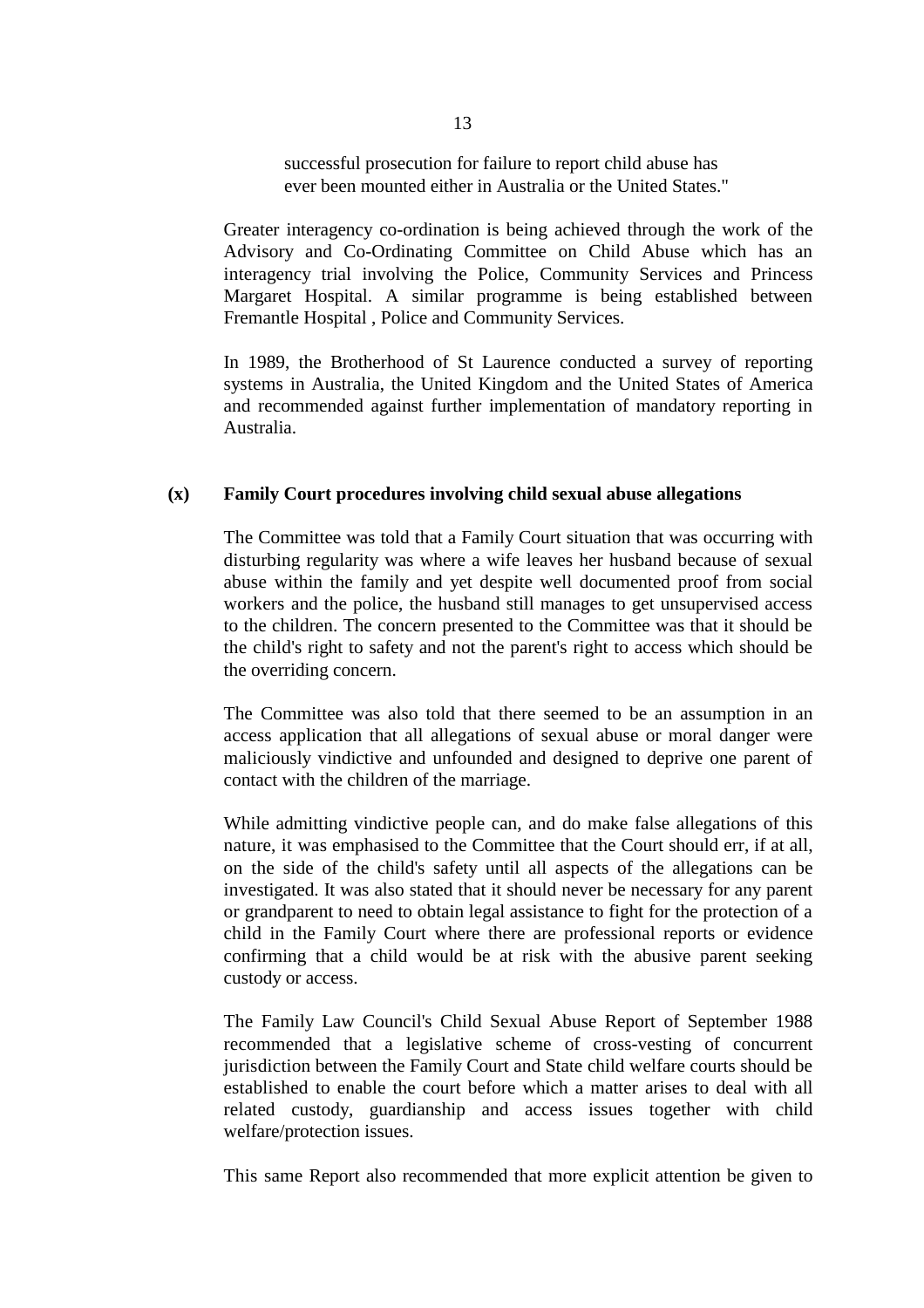the protection of children from abuse. In this regard it was recommended that where proceedings are pending or are before a child welfare court, that Family Court proceedings regarding custody/access should be adjourned until such time as the outcome is known of the prior proceedings.

The Advisory and Co-Ordinating Committee on Child Abuse is currently conducting training of staff of the Family Court and is planning to call a meeting of agencies which have concerns about the impact of Family Court procedures on child protection.

Obviously, the issue of Family Court procedures is much more complex than can and is being discussed here and this was recognised by those who gave evidence to the Committee.

#### **D. CONCLUSION**

The Committee has been mindful whilst considering this petition that it has limited resources and expertise to deal with the complex number of issues brought to its attention.

The Committee is concerned that the issue of child abuse has for too long been "taboo" and that as a consequence legislators have not been prepared to consider changes to the law to protect the innocent. There are no easy solutions but the Committee is hopeful that this Report will draw to the attention of the Parliament the need to constructively legislate and not merely institute "bandaid" measures when the need is seen to arise.

As was said by D. Finkelhor in Child Sexual Abuse: New Theory and Research, the real dispute about the effects of child sexual abuse is a political one:

"..is a social problem worthy, because of its serious harmful consequences, of a massive mobilisation. ...even if only a small number of children are harmed by these experiences, it is still worthy of mobilisation. So the real question to be answered is not whether or not children are harmed, but how they are harmed, in what instances, and how it can be avoided."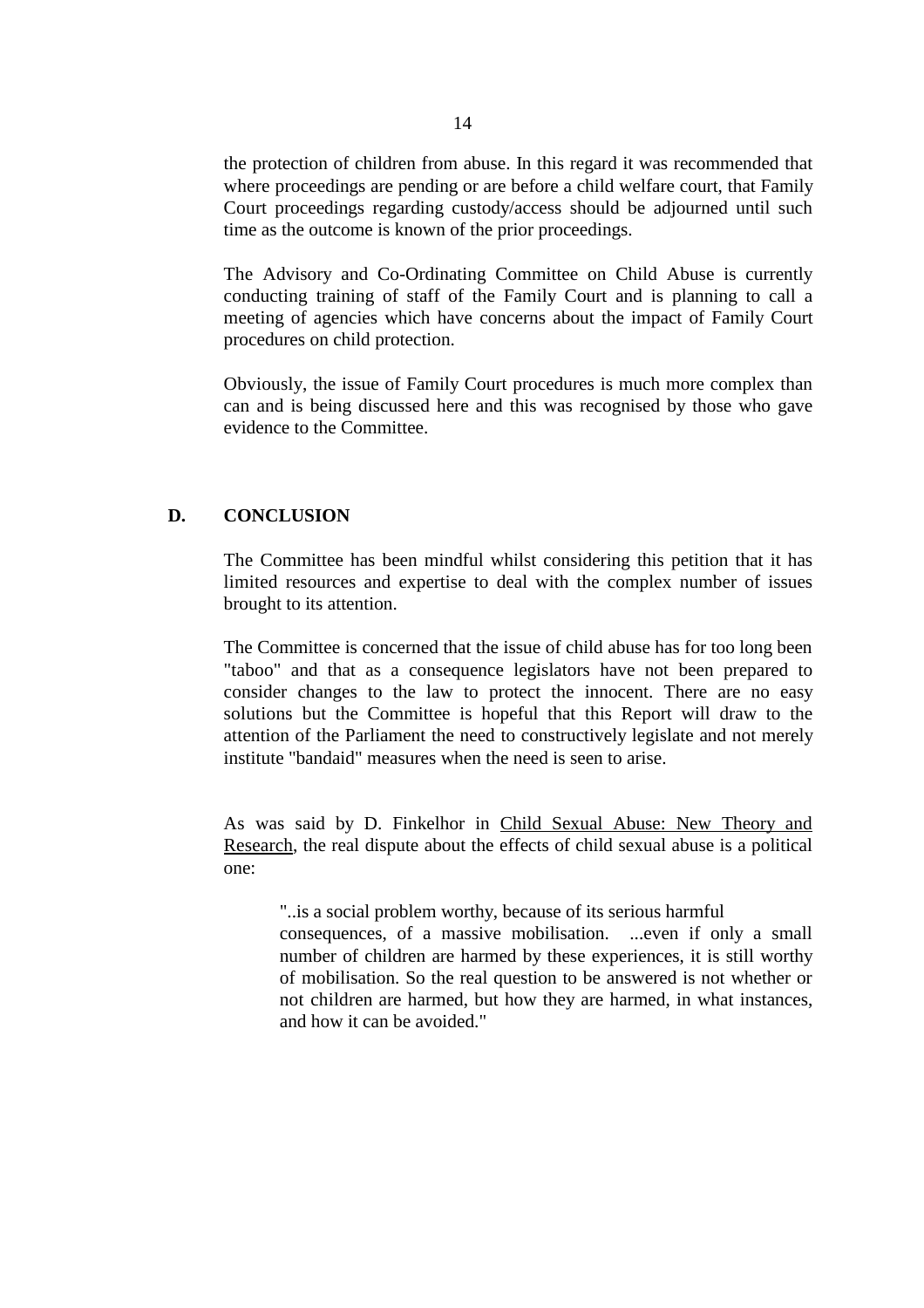#### RECOMMENDATIONS

- **1.** That as longer non-parole terms do not seem to act as a deterrent, consideration be given to making rehabilitation treatment programmes a mandatory condition of parole with the period of parole being extended to include the requirement that a programme of treatment be undertaken.
- **2.** That legislative changes similar to those in New Zealand be introduced in Western Australia to enable a child complainants evidence at any committal proceedings involving an offence of a sexual nature against that child to be presented in videotape form and that such a videotape should be admissible at a subsequent trial.

That the number of interviews required to be undergone by children be reduced where possible thus implementing Recommendation 19 of the Child Sexual Abuse Task Force.

The Committee has been advised that amendments are currently being drafted to implement the recommendations of the WA Law Reform Commission.

**3.** That in all cases of sexual offences against children under the age of 16, and specifically intrafamilial assaults and abuse, the use of closed circuit television should be routine and should only be departed from if the court is satisfied that the child is able and wishes to given evidence in the presence of the accused.

That children should be permitted to give evidence over closed circuit television from a room outside the courtroom from which all persons other than those specified by the court are excluded. Alternatively, the child should be permitted to give evidence in court with the accused placed in a room outside the courtroom to see and hear the evidence.

That the Government expedite the drafting of the proposed legislation to enable the reintroduction of closed circuit television in all cases of child sexual abuse.

**4.** The Committee recognises that there is some merit in the argument against imposing a statute of limitations period and appreciates the concerns of those who see victims of abuse many years after the abuse has occurred. However, although the Committee is of the opinion that the statute of limitations period should be increased, the Committee does not feel that it is in a position to make a specific recommendation as to a time period.

The Committee therefore recommends that the Government conducts a specific review seeking professional advice as to the applicability or otherwise of a limitations period. The Committee suggests that the Law Society of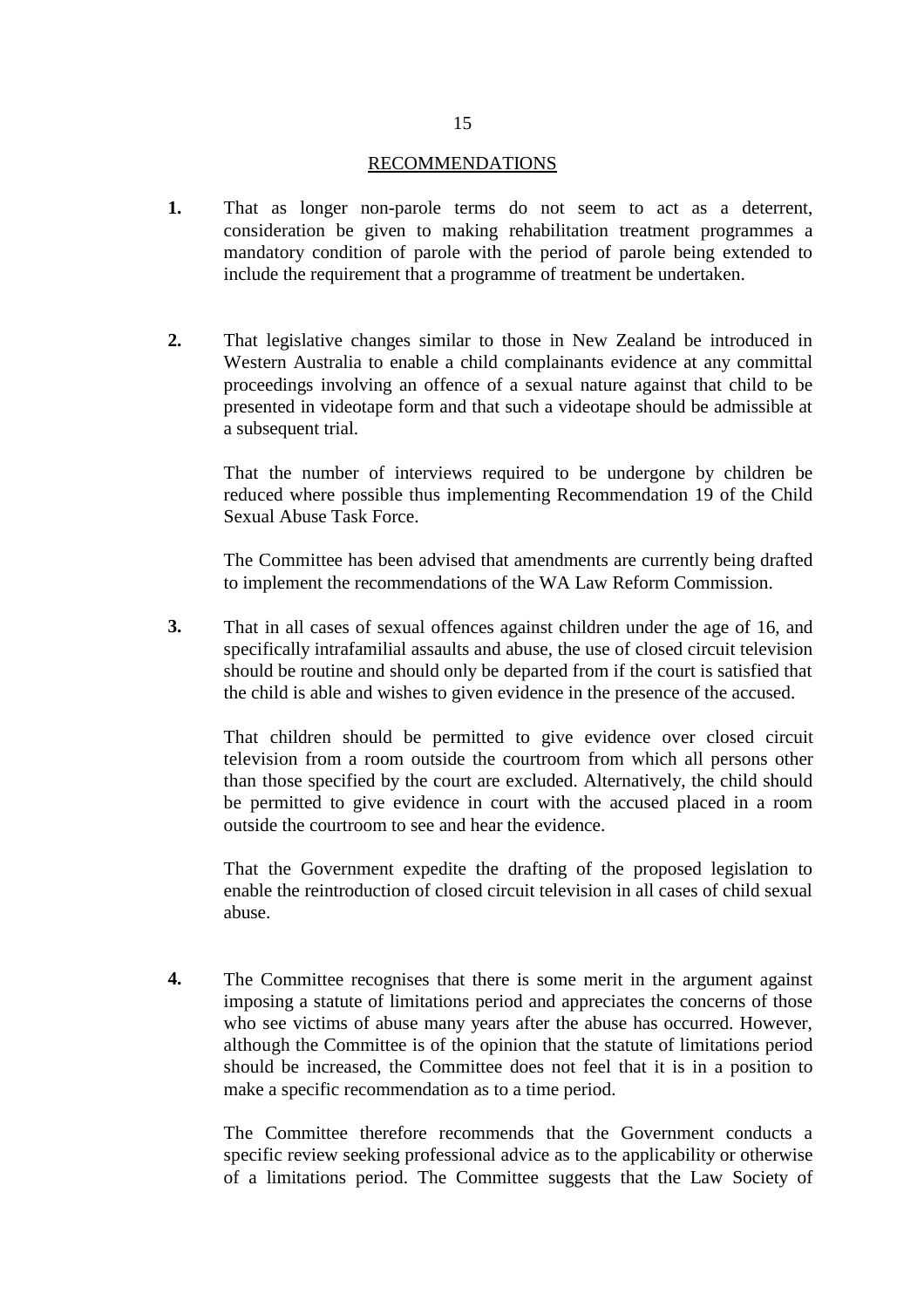Western Australia, the Police Child Abuse Unit and the Advisory and Co-Ordinating Committee on Child Abuse be consulted in this review.

**5.** That the Government review the current programs and look at the possibility of implementing legislative changes to ensure that all convicted offenders take part in a comprehensive and long-term therapy program.

That the questions of penalties for non-compliance, whether within the gaol system or as a breach of parole be considered by the Department of Corrective Services together with the Department of Community Services with a view to implementing changes in the manner in which supervision and follow-up of programs are currently undertaken.

The Committee understands that a proposal for a "pre-trial diversion programme" as detailed in Recommendation 45 of the Child Sexual Task Force Report has been prepared by a working party of the Advisory and Co-Ordinating Committee on Child Abuse and it is expected that such a programme will be implemented within the next few months.

- **6.** That the Government consider repealing the offence of "false reporting" for children under the age of 17.
- **7.** That "particularisation of offences" requirements be abolished and consideration given to a new offence of continuous sexual assault.

The Committee understands that this matter is being dealt with in the Acts Amendment (Sexual Offences) Bill 1991, due to be introduced in the current session of Parliament.

#### **OR**

- **7.** That "particularisation of offences" requirements remain but a new offence of continuous sexual assault be introduced. These offences would not be mutually exclusive but would run parallel with or overlap the particularisation requirements depending on the circumstances of the case.
- **8.** That the Government expedite the introduction of changes to the Evidence Act concerning corroboration of evidence and the ability of children to give sworn and unsworn evidence.
- **9.** That joint training of Police and Community Services staff be undertaken to ensure proper co-ordination and better understanding of each others roles.

That as the Advisory and Co-Ordinating Committee on Child Abuse (ACCCA) have successfully run a number of training programmes around the State which support inter-agency co-ordination and skills development, they be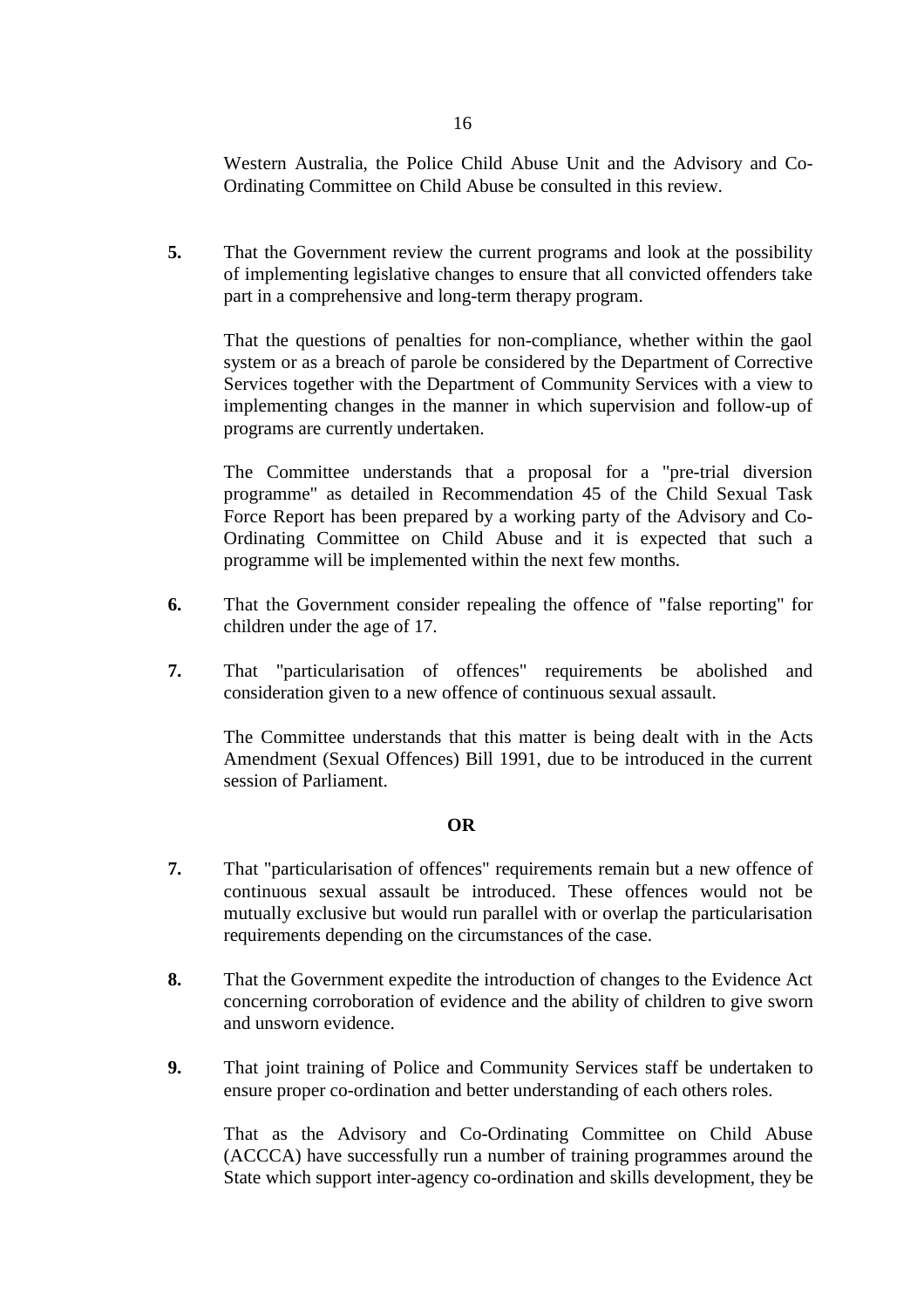granted funding to run a major inter-agency training programme of this nature from the second half of 1992.

- **10.** That State and Federal welfare authorities work more closely together towards ensuring that children are protected from abuse in cases of custody and access as recommended in the Family Law Council's Report on Child Sexual Abuse.
- **11.** That the treatment of juvenile sex offenders be addressed with focus being placed on developing a comprehensive treatment programme linked to the Courts and the Juvenile Justice system.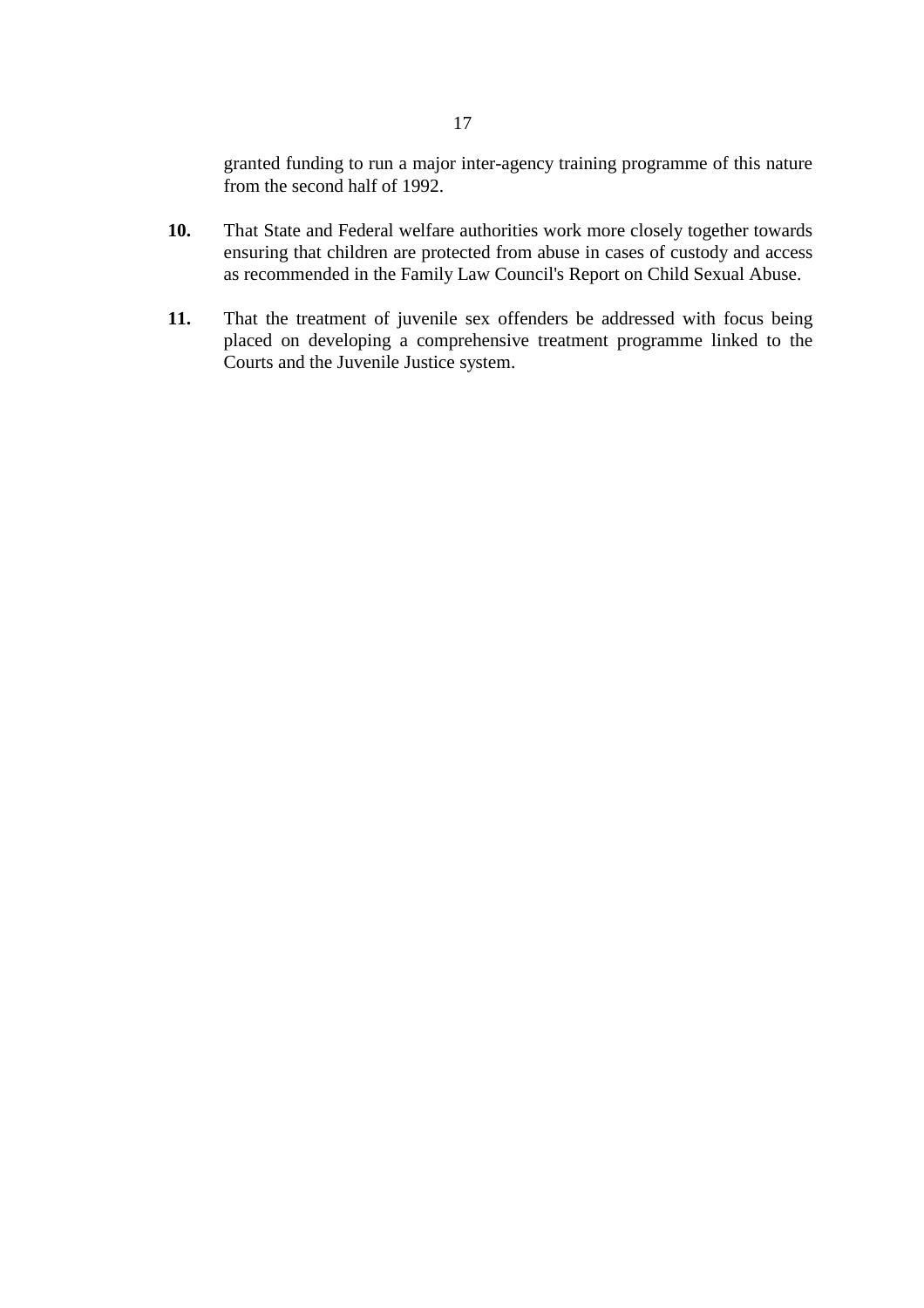#### **APPENDIX 1**

#### *Section 23E - NZ Evidence Amendment Act 1989*

#### *"23E. Modes in which complainant's evidence may be*

*given - (1) On an application under section 23D of this Act, the Judge may given any of the following directions in respect of the mode in which the complainant's evidence is to be given at the trial:*

- *"(a) Where a videotape of the complainant's evidence was shown at the preliminary hearing, a direction that the complainant's evidence be admitted in the form of that videotape, with such excisions (if any) as the Judge was order under subsection (2) of this section:*
- *(b) Where the Judge is satisfied that the necessary facilities and equipment are available, a direction that the complainant shall give his or her evidence outside the courtroom but within the Court precincts, the evidence being transmitted to the courtroom by means of closed circuit television:*
- *(c) A direction that, while the complainant is giving evidence or is being examined in respect of his or her evidence, a screen, or one-way glass, be so placed in relation to the complainant that -*
	- *"(i) The complainant cannot see the accused; but*
	- *"(ii) The Judge , the jury, and counsel for the accused can see the complainant:*
- *(d) Where the Judge is satisfied that the necessary facilities and equipment are available, a direction that, while the complainant is giving evidence or is being examined in respect of his or her evidence, the complainant be placed behind a wall or partition constructed in such a manner and of such materials as to enable those in the courtroom to see the complainant while preventing the complainant from seeing them, the evidence of the complainant being given through an appropriate audio link:*
- *(e) Where the Judge is satisfied that the necessary facilities and equipment are available, a direction that -*
	- *"(i) The complainant give his or her evidence at a location outside the Court precincts; and*
	- *"(ii) That those present while the complainant is giving evidence include the Judge, the accused, counsel, and such other persons as the Judge thinks fit; and*
	- *"(iii) That the giving of evidence by the complainant be recorded on videotape, and that the complainant's evidence be admitted in the form of that videotape, with such excisions (if any) as the Judge was order under subsection (2) of this section.*

*(2) Where a videotape of the complainant's evidence is to be shown at the trial, the Judge shall view the videotape before it is shown, and may order excised from the videotape any matters that, if the complainant's evidence were to be given in person in the ordinary way, would be excluded either -*